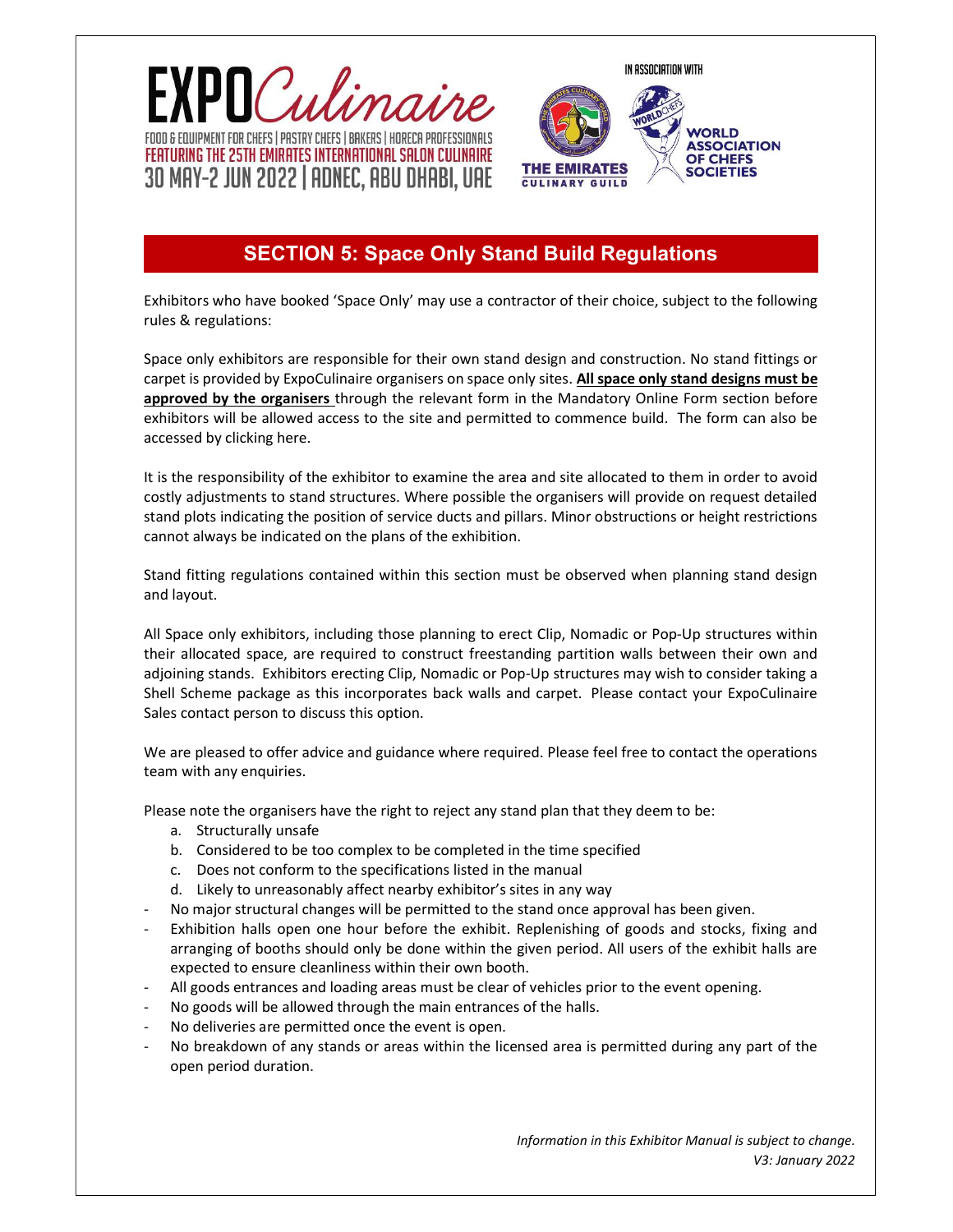



- All exhibitors are strictly prohibited from using the aisle as display/ storage during show days. Please keep materials within your designated booth areas. ADNEC does not allow the storage of any materials or stock hind the walls of perimeter stands.
- No bringing in of food and drinks for your own consumption inside the exhibition if not purchased within ADNEC.
- Maintenance works of all exhibits must be undertaken outside exhibition hours.

# The use of trolley and the movement of exhibits during exhibition hours are strictly prohibited.

# **CHECKLIST**

-

## A.) You have booked a space only

## Included services

- Your space marked in the floor, without partitions
- A sign on floor with your stand number

#### Not included

- Power supply, water and waste connection and other technical services
- Daily clean-up of your stand
- Set-up the night before opening
- Cleaning exhibited items
- Static security guard

## B.) How to set-up your stand

## Step 1: Ordering your Stand

Purple Kitchen Events will send you a clear location plan (Reference as shown below). Once confirmed, this plan will be used to fit-out your stand with your selected stand builder.

## Step 2: Order any technical services (Main power supply, water & waste connection, etc)

Make sure to send the orders according to the deadline to avoid surcharges or penalties. Please see Services and Forms.

## Step 3: Plan approval

Your stand's design must be submitted to the Operations Team (operations@purple-kitchen.com) before 15<sup>th</sup> April 2022;

- Stand design in 3D Visual and technical details
- Appointed contractors' details
- Risk assessment & method statement
- Performance bond with security cheque
- Signed undertaking letter

## Step 4: Your stand at the fair

Please check the assembly schedule available in Section 2 - click here.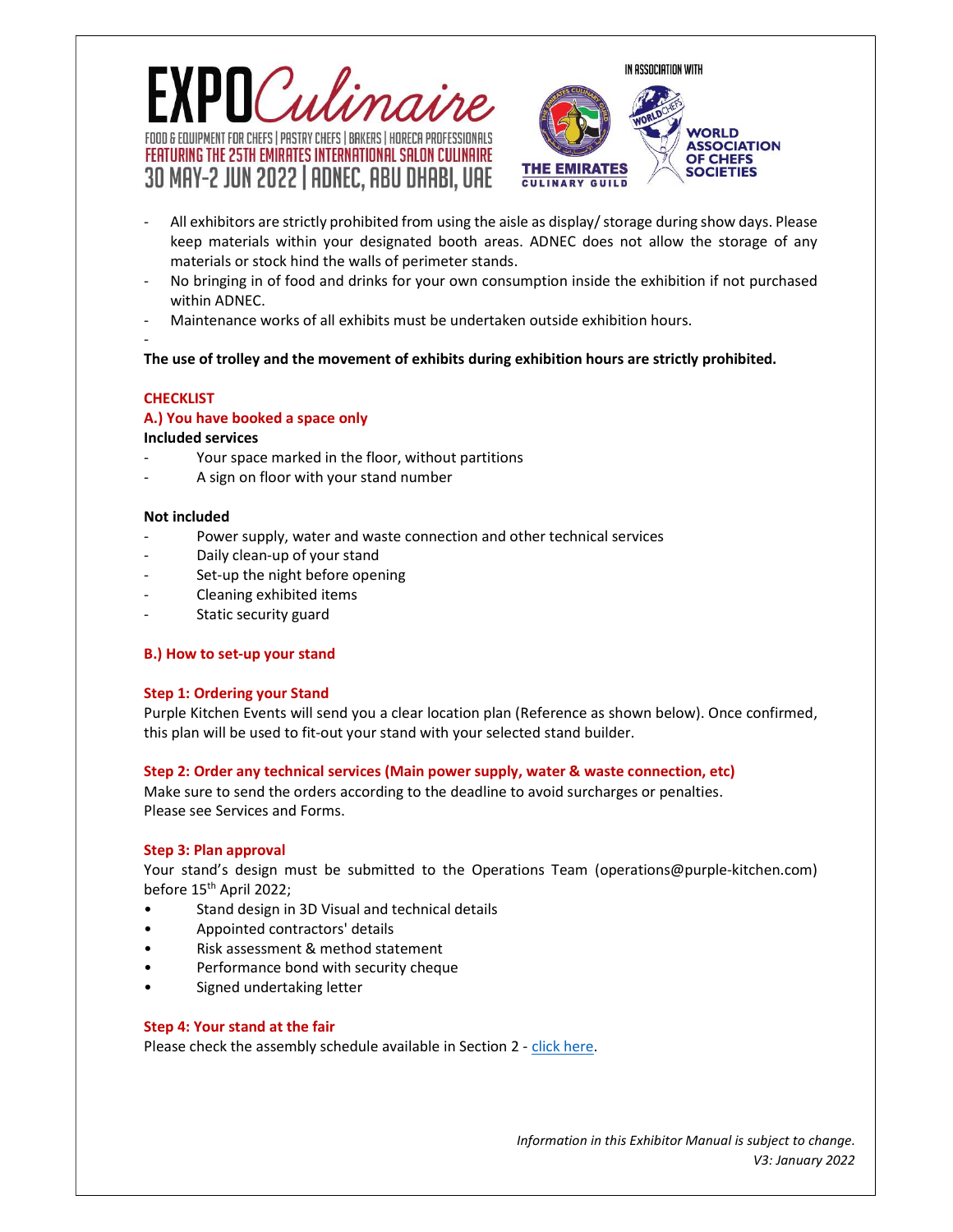



# COMPLEX STRUCTURES

A complex structure is any form of construction of any height, which would normally be designed by an engineer and/or has, through a risk assessment, been found to provide significant risk. Structures over 4 metres in height, multi-level stands, raised platforms and all suspended items are generally considered to be complex structures. In addition to this, any stand with a travel distance to a main show gateway or exit from the stand exceeding 10m will be considered a complex structure. Furthermore; Sound/Lighting towers, Temporary tiered seating i.e. Grandstands, Platforms and stages over 0.6m in height and all platforms and stages for public use, Cantilevers, Long spans and Seminar Theatres with 15 or more seats, all are considered complex structures.

For all stands exceeding 4m in height, with two-storeys, with a platform exceeding 600mm in height, or deemed by us to be complex structures, drawings must be submitted in English in duplicate (2 copies) to the operations team for approval. These may be submitted electronically as DWG, JPEG or PDF format through the relevant form via the online manual.

These drawings must show the form and dimension of every structural member with appropriate general arrangement plan, sections and elevations, including full details of stairways. All calculations of loading and strength must be in English, and all drawings must be to scale. A risk assessment and method statement are also required.

All complex structures are subject to a pre-show plan approval and onsite inspection by ExpoCulinaire 2022 appointed ADNEC Resident Structural Engineer (Health & Safety).

In the case of particularly complex stands the organisers may require additional structural calculations, method statements or technical detail in order to process the stand approval. It is the responsibility of the individual exhibitor and their appointed contractor to provide this additional information upon request and any associated costs will be charged to the exhibitor.

# PLEASE NOTE: PERMISSION TO ENTER THE EXHIBITION PREMISES AND COMMENCE CONSTRUCTION WILL NOT BE PERMITTED WITHOUT THE FULL APPROVAL OF THE EXPOCULINAIRE 2022 ADNEC RESIDENT STRUCTURAL ENGINEER.

Stand build progress will be monitored continually by onsite ANDEC Resident Structural Engineer & Health & Safety officers who reserve the right to halt stand build progress should any Health or Safety issues arise.

The organisers reserve the right to deny access and prevent work being carried out by, or on behalf of, any exhibitor who has not submitted stand design drawings in accordance with these regulations. Failure to submit your proposals by the due date means that the following restrictions may be imposed:

- Delay to your contractors receiving their ExpoCulinaire Contractor Badges NO site access
- Your stand could face delays in obtaining approval
- Your stand could incur financial penalties
- The Local Authority could prohibit your company from exhibiting at the show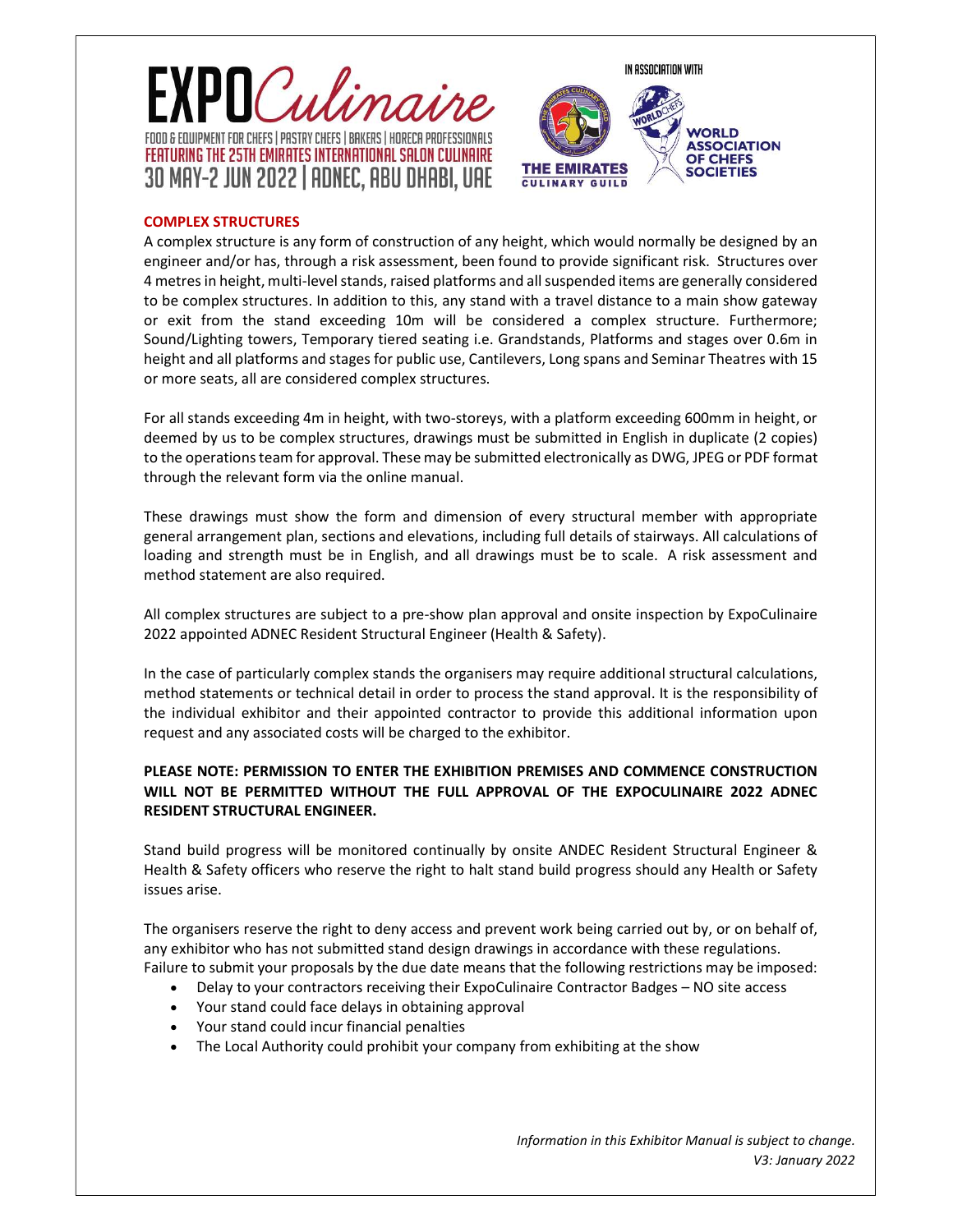



# DOUBLE STOREY STANDS

Written application for permission to design stands of two-storeys must be made directly to the Operations Team and must have been booked and paid for directly with the relevant ExpoCulnaire Sales Manager. Such stands may be built to a maximum height of 6m (including any name sign or trade mark). No foundations may be drilled into the floor and suitable anchorage must be installed.

Double Story Stand construction is only permitted on island sites unless otherwise authorised by the Organisers.

In the interests of the exhibition as a whole we reserve the right to determine the position of any twostorey structure within a stand. All two storey stands are classified as complex stands and must abide by the same regulations.

Double Storey design submission guidelines:

- Design calculation for beam columns and base plate
- Connection detail and design
- General layout and location of the structures
- Staircase details including handrail details
- Total load
- Structure detail (material)
- ONLY a minimum 400mm x 400mm x 12mm mild steel base plates will be accepted

All stand designs will be subject to the ADNEC Resident Structural Engineer inspection Exhibitors must provide proof of suitable insurance for the organisers before construction can commence.

## HEIGHT LIMIT

Single-Storey Space Only Stands: The overall height of stand fitting for single-storey stands including cladding of columns is 4m from the floor level. Peripheral walling, if more than 1m high, must not occupy more than one-third of any one side. If long runs of walling are essential, they must be recessed by 0.5m from the stand periphery.

Double-Decker Space Only Stands: A maximum height of 6m. Please note that double story construction is only permitted on island sites. Please note that these must have been booked and paid for directly with the relevant ExpoCulinaire sales manager. Exhibitors who have not booked a double-decker stand will not be permitted to build two-storey or exceed the 4metre height limit without the operations team's approval.

## ENCLOSED STANDS

The inclusion of large enclosed areas within a stand can only be permitted with the organisers' prior written permission, please also refer to section 4.6 'Walling in on Open Sides'.

## DIVIDING WALL

On divided sites, you are responsible for erecting and decorating side and back walls facing onto your stand areas to a height of 2.5m. Walls above this height must be clad and decorated on both sides, with the reverse side being decorated from 2.4m upwards by the exhibitor who has them erected. Such walls overlooking adjoining stands must be finished in a neutral plain colour only. The minimum height for dividing walls is 2.5m.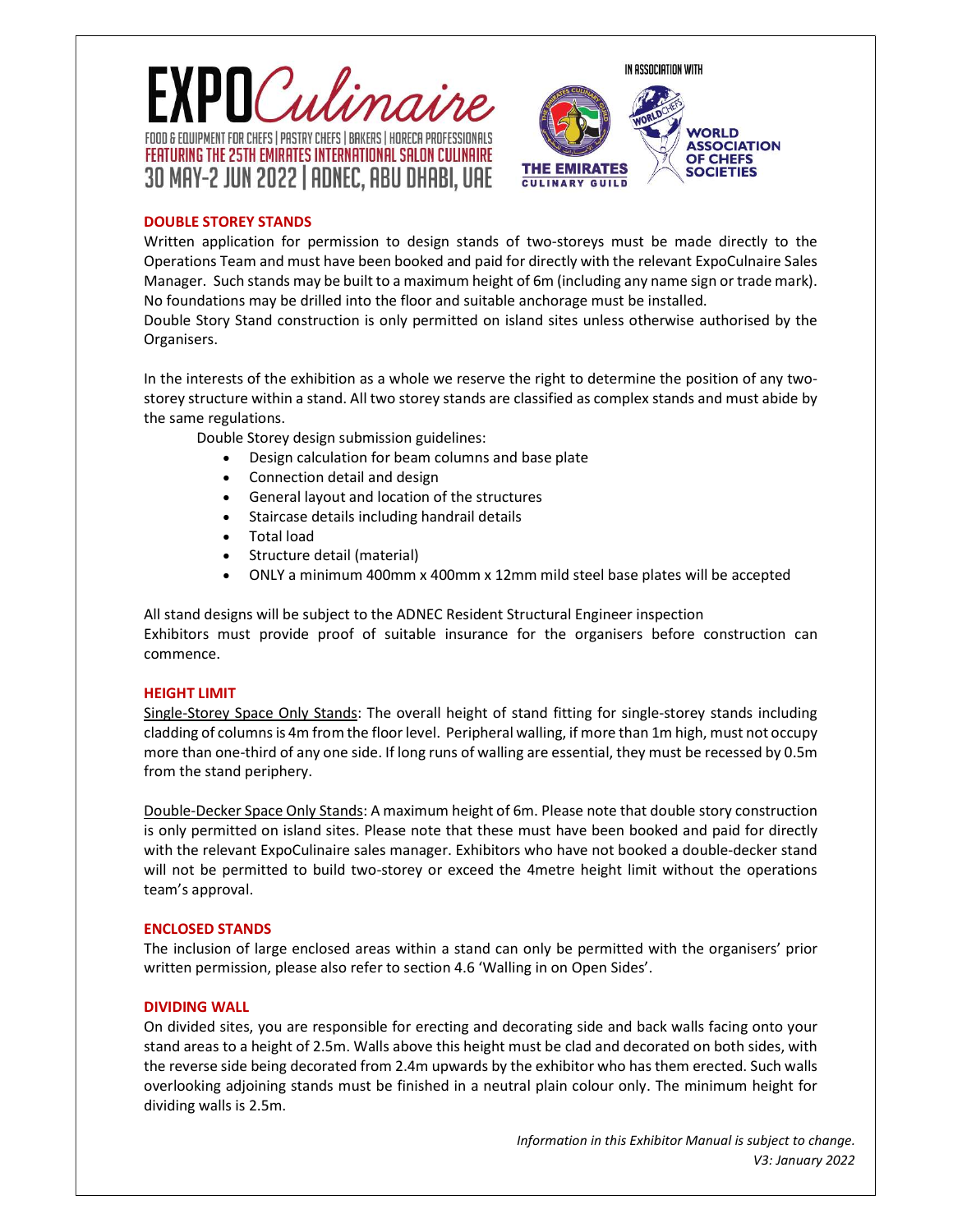





The maximum height for dividing walls of single-storey stands is 4m Double Story Stand construction is NOT permitted on divided sites.

## WALLING ON OPEN SIDES

Long runs of walling along open perimeters of stands are not permitted.

Only one third of any open side is permitted to be a solid wall. Where long runs of walling are present along open sides they must be relieved by display items and not left in plain colours – if perimeter walling is more than 1m high, it must not occupy more than one-third of any one side. If long runs of walling are essential, they must be recessed by 0.5m from the main perimeter of the site and will be subject to written approval by the organisers.

#### STAND PLAN SUBMISSION

Full dimensional drawings for all space only stands - showing all proposed constructional details and positions and dimensions of machinery exhibits - must be submitted and approved by the organisers before any work can commence. A Risk Assessment and Method Statement are also required to be submitted in conjunction with the stand plans.

For space only stands detailed drawings (including all dimensions and elevations), Risk Assessment and Method Statement must be submitted to the operations team for Double Story Structure and for Single Story Structure. No stand build will be permitted to commence without the organisers written approval. Failure to submit your proposals by the due date means that the following restrictions may be imposed:

- Delay to your contractors receiving their ExpoCulinaire Contractor Badges NO site access
- Your stand could face delays in obtaining approval
- Your stand could incur financial penalties
- The Local Authority could prohibit your company from exhibiting at the show

Prior approval of drawings by Purple Kitchen Events is a must. Stand design drawings are required to be sent to operations@purple-kitchen.com before 1<sup>st</sup> May 2022 for approval, otherwise the Organiser has the right to dismantle or make changes at exhibitors' responsibility. Stand designs must include all dimensions including vertical heights. In addition to this, any stand exceeding 4 meters will require Structural Calculations. Space only exhibitors must provide Purple Kitchen Events with full contact details of contracting company.

## RISK ASSESSMENT AND METHOD STATEMENT

All contractors/exhibitors are required to submit a full risk assessment for the design, construction and arrangement of their stand. If required please contact the organisers for further information. The risk assessment is to be submitted along with stand plans. If you require help with producing a risk assessment, please contact PKE Operations Team on operations@purple-kitchen.com

## ON SITE INSPECTION

On receipt of a compliance notice you will also receive a Stand Construction Certificate of Completion that must be completed by both the contractor and the exhibitor before 09:00hrs on 30<sup>th</sup> May 2022. This will certify that the construction of the stand and the materials used are in full accordance with the approved drawings and comply with the venue's rules and regulations. It will further certify that the works are fit for the purpose for which they are intended. As a result, if there are any structural/material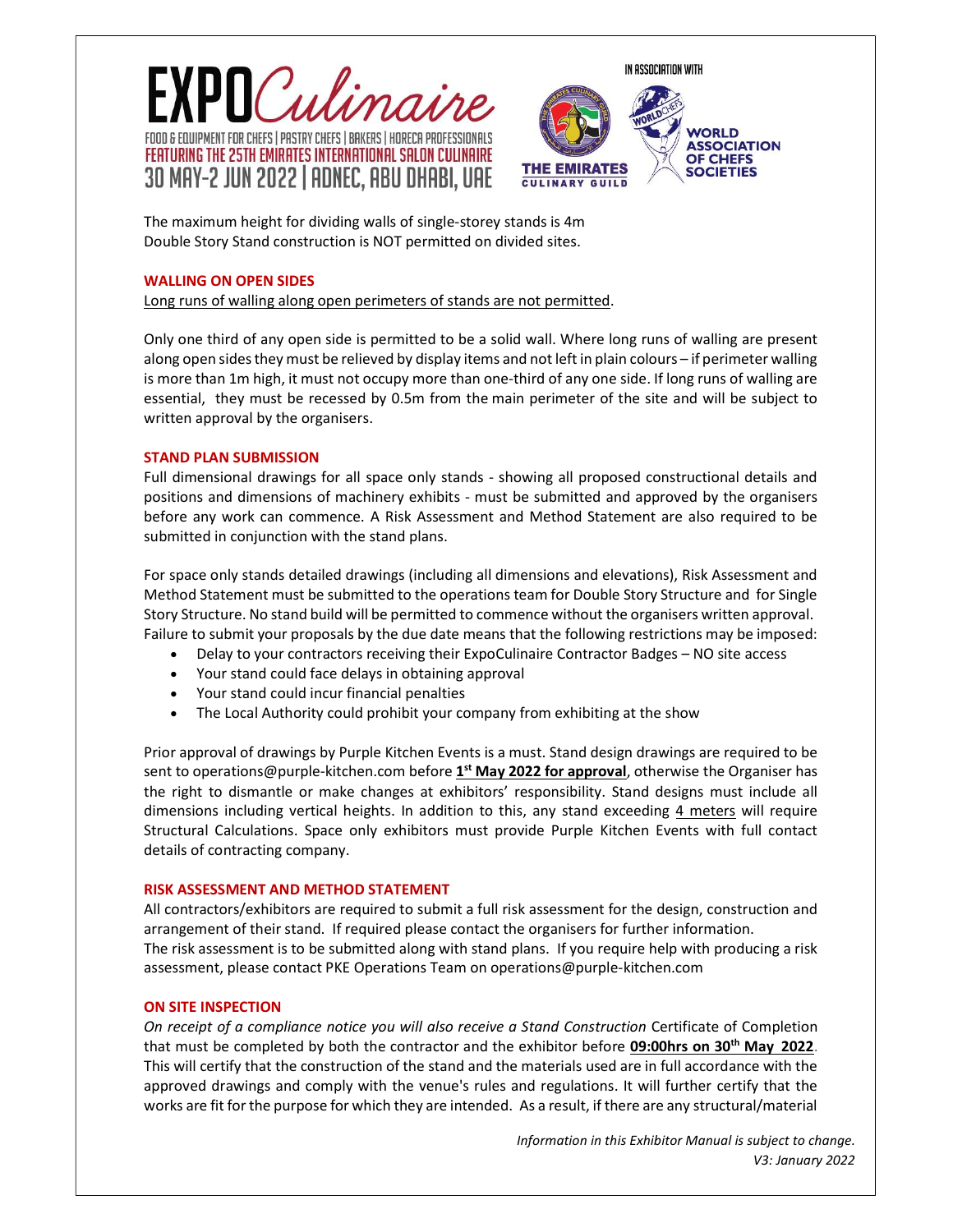





changes they must be communicated to the organisers immediately for an updated compliance notice to be sent. In addition to the above, ADNEC Resident Structural Engineer will be onsite during build-up to approve all stands considered to be complex structures and issue the necessary inspection certificates.

# ELECTRICAL INSTALLATIONS

Mains supply to space only sites is not included and must be ordered via the online manual prior to the exhibition.

Mains supply to space only sites is not included within the space rental charge, only the cost of power consumed is included. The official contractor appointed by the organisers are the only individuals permitted to carry out electrical installations. The official contractor for electrics to space only stands is ADNEC Services; please refer to the relevant form for their details. Orders must be placed via the relevant form prior to the exhibition. Please note that your order will not be processed until payment is received.

When completing the relevant form, the location of the items should be clearly marked on the grid plan, if you haven't submitted a grid plan your electrics will be placed at the discretion of the electricians, if you subsequently require these to be moved, you will be charged.

Please note due to a limited supply available in the hall we highly recommend that you book your electrics by the deadline in order to avoid disappointment. We cannot guarantee to meet your exact requirements on orders issued after this date.

Orders received after the deadline date or placed onsite will be subject to a 20% surcharge. Exhibitors installing their own power connections to their displays for general lighting and power sockets must ensure that:

- The main cable is connected to a suitable type distribution box
- The main switch should be an ELCB
- All wire joints are in connectors and concealed in junction boxes. No twisted wire joints are permitted
- All wires in exposed areas are protected in PVC trucking. Running wires under the carpet or across open areas is not permitted.

 $\bullet$ 

If the power supply ordered is to be connected to machines and equipment, exhibitors must ensure that:

- A suitable type of isolator or ELCB is provided between the main cable and the cable from the machine / equipment
- If the machine / equipment has its own isolator, then the main cable can be directly connected to it

Exhibitors installing their own power connections to their displays must also ensure such installations conform to the IEE Regulations and will be subject to inspection and approval by the official electrical contractor before connections to the mains supply.

The organisers reserve the right to disconnect any installation that, in their opinion, is dangerous or likely to cause annoyance to visitors or other exhibitors.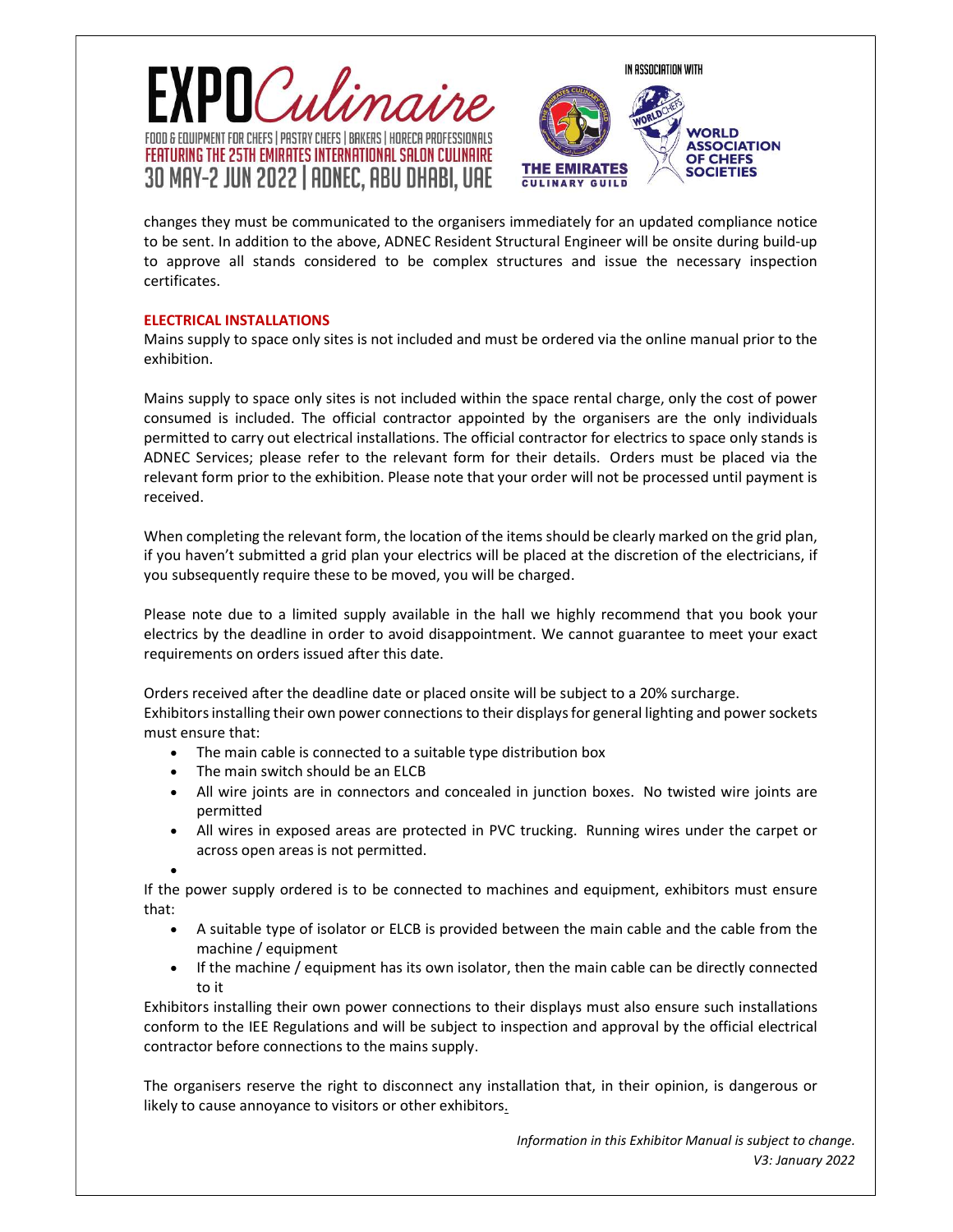



Due to the high-risk nature of electrical work, ADNEC reserves the right to check the competence of electrical contractor's personnel on site.

Electrical Contractors will submit an Electrical Completion Certificate to ADNEC's appointed representative prior to connection to the mains supply.

ADNEC will monitor electrical installations and will not permit any connection where the installation is deemed unsatisfactory.

The standard supplies of electrical current available in the exhibition halls are: Single phase 220 volts 50HZ Three phase 415 volts 50Hz

The provision of a single-phase mains supply terminal by suitable switchgear is included only in the shell scheme contract.

Three phase supplies and 24-hour connection will be an extra charge and can be ordered on the relevant form.

Prices for fitting will cover power consumption, installation, maintenance and removal at the close of the exhibition.

General lighting is provided in the halls but is not powerful enough to provide adequate stand illumination. Exhibitors are advised that specific illumination of their stands is considered essential to achieve an effective display. Lighting is available and can be ordered online.

Please note that electrics to stands are switched off 30 minutes after the exhibition closes, please contact the organisers to arrange 24-hourpower, should you need it.

#### COMPRESSED AIR

Exhibitors may not have generators or compressed air units on their stands. If compressed air is required it must be applied for through the relevant form, no later than the deadline.

Please note due to the limited supply available in the hall we highly recommend that you book your compressed air by the deadline in order to avoid disappointment. We cannot guarantee to meet your exact requirements on orders issued after this deadline.

#### **COLUMNS COLUMNS**

If you have a column on your stand and wish to clad it you must ensure the cladding is self-supporting and that access is available to any services on the column.

#### FABRICS USED IN DISPLAYS

Textile fabrics used for interior display purposes on the stand must be FIRE RETARDENT or purchased already treated by use of approved chemicals. Certain fabrics need not be fire proofed, i.e., wool, twill or felt. Textile fabrics used for interior decorative purposes within stands must be fixed taut and or in tight pleats (not draped) to a solid backing and secured 3 inches above floor level and not touching any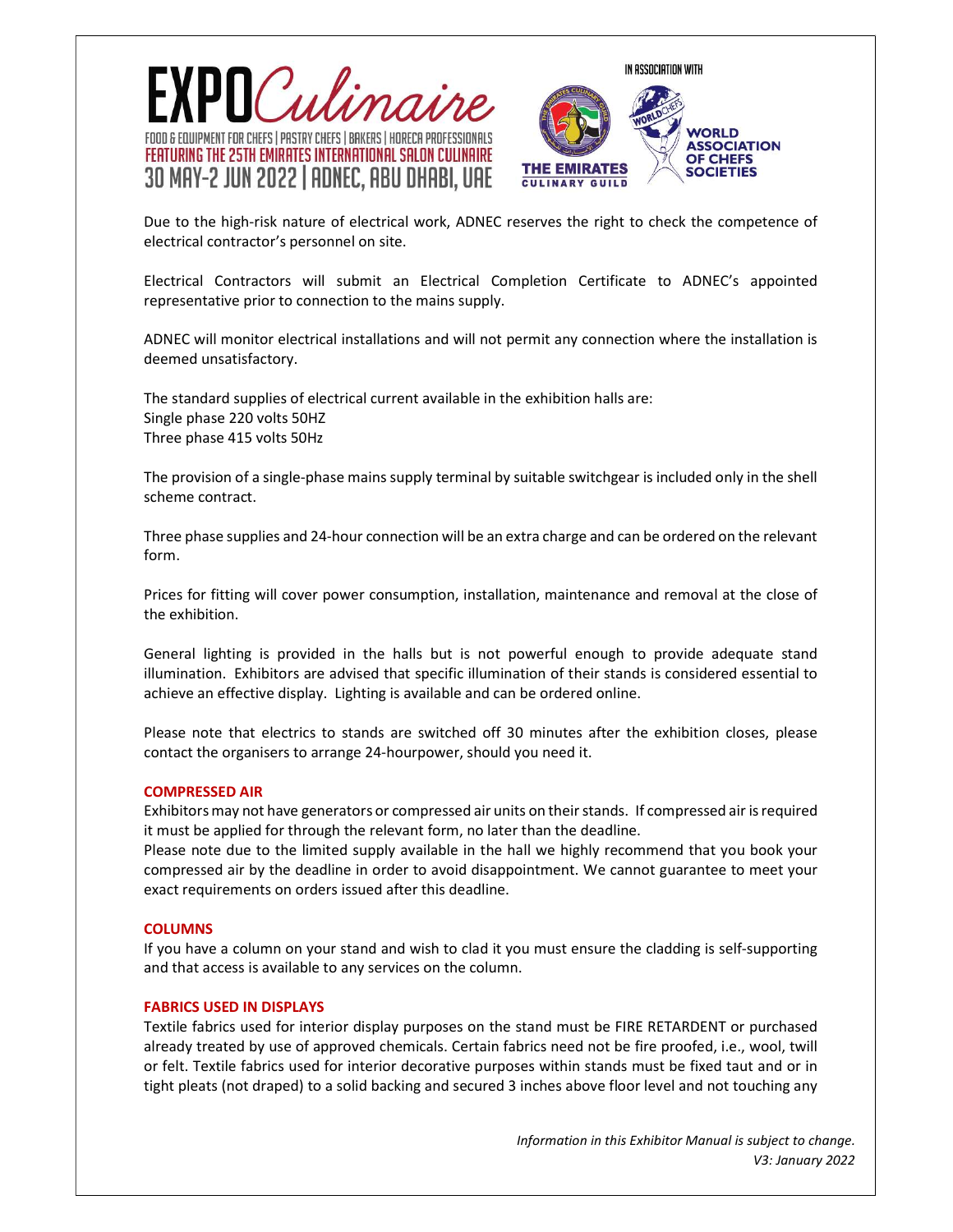



light fittings. Cellulose paints are flammable and must not be used for stand dressing. Water based paints must be used.

## TIMBER USED IN STAND CONSTRUCTION & DISPLAYS

All timber under 1 inch thick must be impregnated (pressure process). Boards, plywood, chipboard etc. must be treated in the same way if they are less than 18mm thick. Timber over 1 inch thick need not be treated & M.D.F. is acceptable in most cases.

# PLASTICS / STAND DRESSING

Lexan and Macralon are acceptable. PERSPEX MUST NOT BE USED. Artificial plants and flowers which are combustible and give off toxic fumes must not be used for stand dressing. Plastic security night sheets are also not permitted.

# LPG - LIQUEFIED PETROLEUM GASES (PROPANE, BUTANE, ETC.)

All flammable gas including compressed gas & LPG is prohibited on the premises at all times unless the organiser is satisfied that exceptional circumstances apply and its prior consent is obtained. The use of compressed gas within the venue (Halls, Concourse etc) is strictly prohibited. Licensees wishing to use compressed gas shall comply with the ADNEC Safe Working Practice 'The Control of Liquefied Petroleum Gas (LPG) and other pressurised gases'.

# FLOORING

Space only sites are not carpeted by the organiser - exhibitors must provide their own floor covering. Exhibitors with adjoining blocks of stands will not be permitted to place their own carpet in the gangways unless prior permission is given in writing by the organisers. Nothing may be structurally attached to the floor of the Exhibition premises. Carpet may only be fixed to the venue floor with approved carpet tape. Only the following brands of double-sided carpet adhesive tapes are recommended:

- EUROTAPE
- EUROCEL
- ADVANCE TAPE

Damage to the floor from poor quality adhesive tapes will be charged at US\$10.00 per  $m<sup>2</sup>$ All carpet tape must be removed and any charges for the removal of carpet tape left on the floor at the end of breakdown will be passed direct to exhibitors.

AISLE CARPET: Aisle carpet colour for all Halls is Purple

## RAISED FLOOR

The Maximum height of a raised floor is 100mm. It is a compulsory requirement for a stand with a raised floor higher than 40mm to have an incorporated ramp or sloping stand edges as part of its integral stand design to create easy access for wheelchair users. When designing raised platforms, minimising tripping hazards is essential and applying a visible warning if a tripping hazard should exist is key.

# **OPEN CORNERS Example 2008**

Open corners of stand floors and platforms must be rounded or angled to avoid sharp corners and tripping hazards.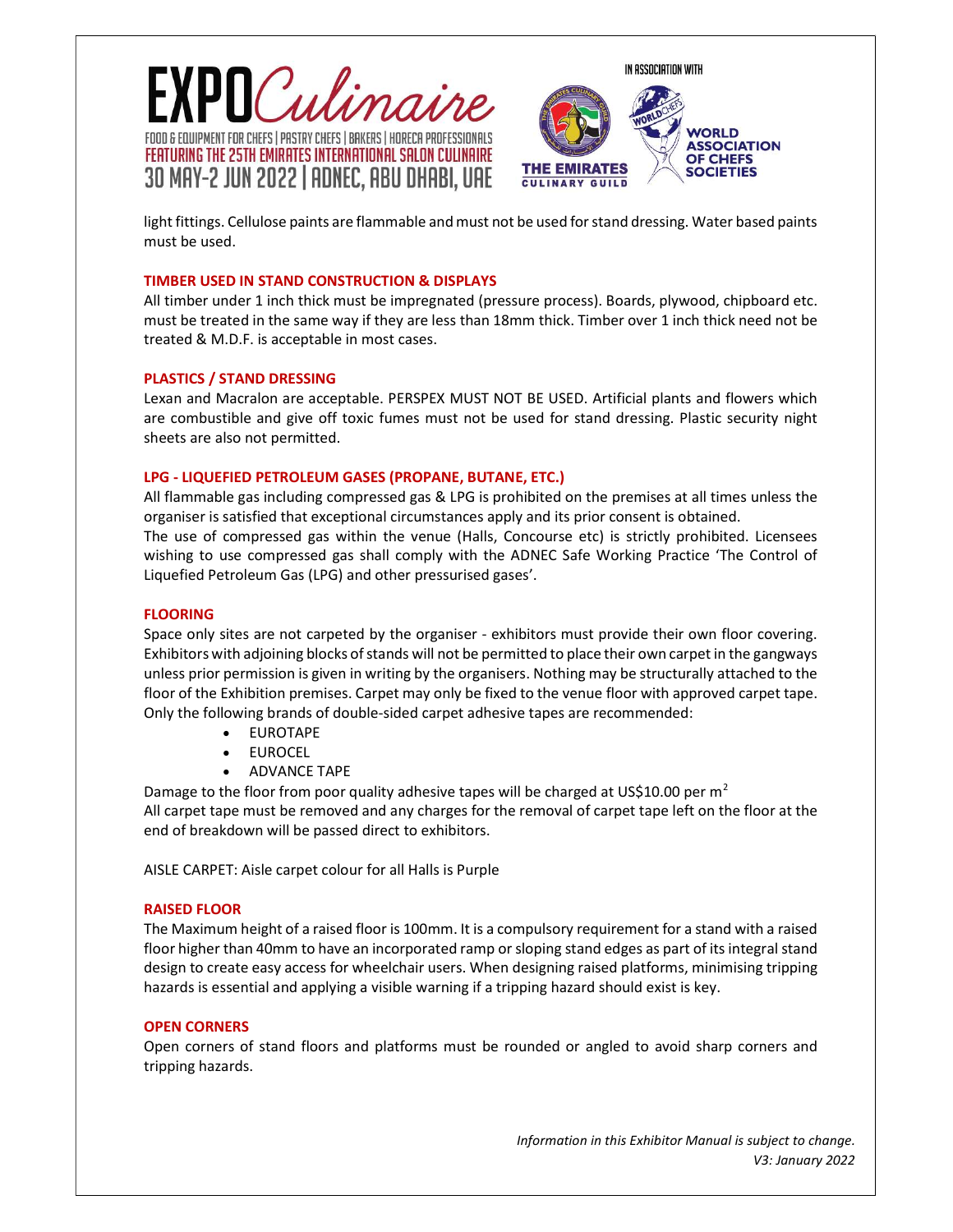



# FLOOR LOADING RESTRICTIONS

The hall floors are concrete covered with carpet. Please contact the operations team with details of heavy exhibits, as special arrangements may need to be made. The exhibition hall and site floor must not be damaged in any way. The ADNEC Hall Floors including duct/trench covers can withstand a loading of 1,000 kg/m2.

If you are exhibiting any heavy items please inform the operations team as soon as possible to arrange delivery.

#### BASE PLATES

Where base plates are being used, they must be on solid ground and not on raised flooring. The minimum size of the base plates should be 400mm x 400mm x 12mm thick

#### FURNITURE HIRE AND STAND FITTING EXTRAS

ExpoCulinaire Furniture Hire and Stand Fitting Extras will offer a limited range of quality furniture and stand fitting extras for hire to exhibitors.

An illustration of furniture items are shown in the relevant form. Orders may be made using the relevant form and should be made early to avoid disappointment.

Orders received after the due date will be subject to a 20% surcharge.

## GANGWAYS AND EMERGENCY EXITS

It is imperative that the venue emergency access gangways and fire escapes remain clear at all times. Plans showing emergency routes can be obtained from the organisers' Office. During the build-up and breakdown periods of the exhibition the gangways can become extremely congested with packing cases, equipment and general waste – in the interests of health & safety, we request that all exhibitors and contractors cooperate with our floor managers and official show contractors to help maintain the emergency access points and gangways at all times.

The gangways used in this venue are the minimum permissible by law. Under no circumstances will exhibits, stand dressings, tables & chairs etc. be allowed to encroach into gangways. Please keep your exhibits inside your stands at all times. The gangways used in this venue are the minimum permissible by law. Failure to do so will incur a fine of 1,000AED per hour until gangway is cleared. Kindly co-operate at all times with the Floor Managers and Safety Officers.

Doors and gates forming part of an escape shall be provided with a vision panel of clear glazing at sight level and must be hung to open in the direction of escape, clear of any steps, landings or gangways. Where necessary doors must be recessed so as not to open onto or obstruct the required width of any gangway or other escape route. Such doors shall be free from fastenings other than panic bolts. Bridging and carpeting over gangways have specific rules and you should contact the Organisers for further information before any arrangements for your stand are made.

#### STAND NUMBER

A stand number must be displayed on every open side of the stand.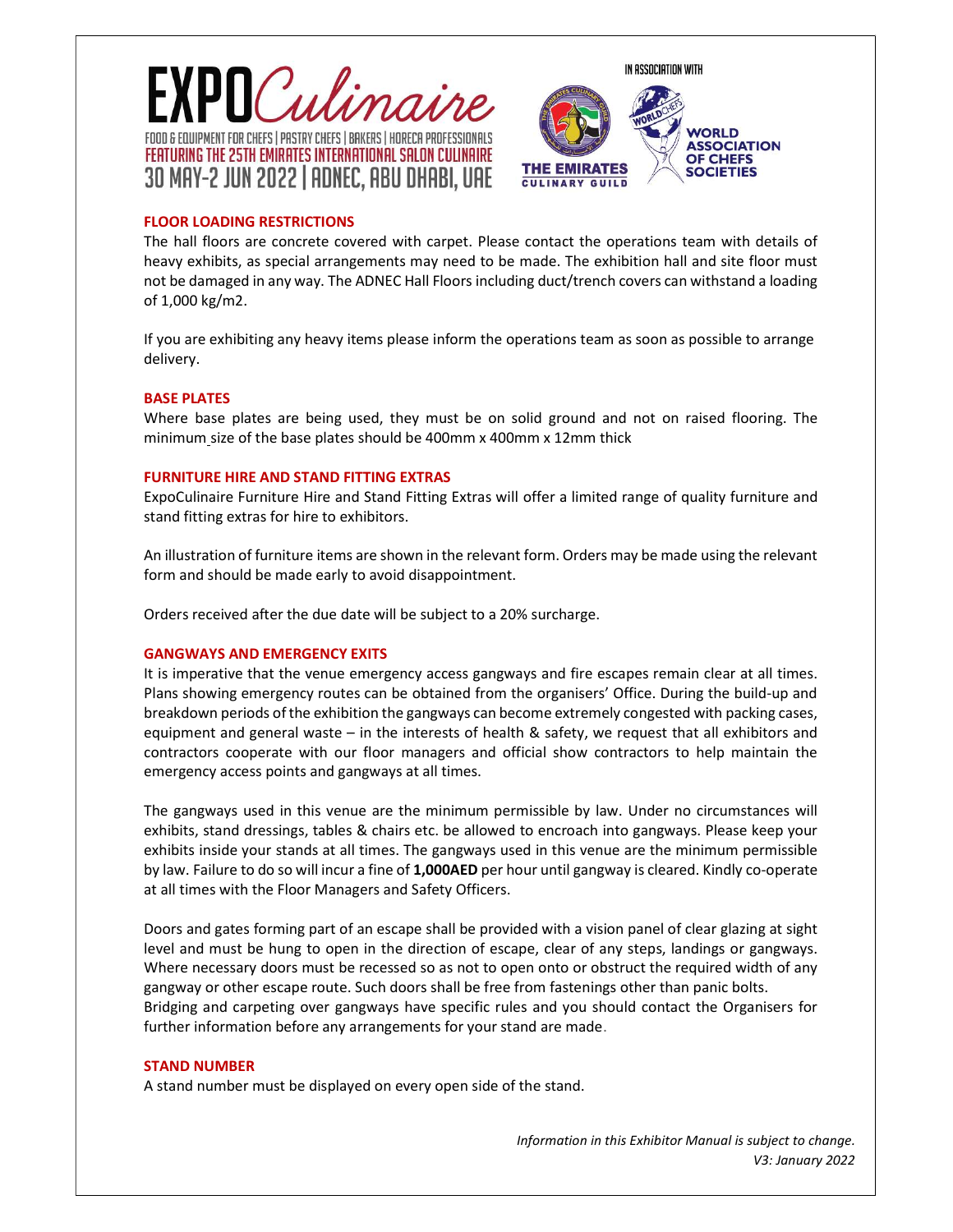



# SIGNAGE

Signage and graphics are not permitted to overlook other stands where there is a dividing wall or to overhang in the gangways.

Where illuminated fascia boards are used on stands, the lighting of them must be of sufficient power to light the fascia board only, and must not cause any spill of light onto neighbouring stands. No flashing lights will be permitted. We reserve the right to disconnect the electrical supply to any illuminated fascia, which, in our opinion, is causing a nuisance to any other exhibitor.

# **BALLOONS**

The use of helium balloons (Blimps) and toy balloons is not permitted at ExpoCulinaire 2022.

# **BANNERS BANNERS**

Exhibitors must forward adequate drawings showing the design, artwork, dimensions and location to the operations team for approval and to ensure that all rigging is ordered accordingly. Please ensure that all banners are illustrated on stand design when submitted for approval.

All rigging orders must be placed before  $14<sup>th</sup>$  May 2022. A 20% surcharge will be added to any late orders.

All rigging within ADNEC must be carried out by the Official Rigging Contractor, ADNEC Services. Please either order rigging requirements via the relevant form in the Online Exhibitor Manual or alternatively contact ADNEC Services if you are unsure of the exact equipment and services required. Please note that banners must not project on to the aisles or a neighbouring stand it must be hung within the perimeter of your stand.

Banners and signs should be delivered to the rigging service provider no later than ten days prior to the start of the event and must be delivered in a complete identifiable state, fit for suspension. The suppliers of the signage are responsible for its integrity and that of its suspension points.

Metal or timber-framed signs may only be rigged if fitted with fully captive lifting points bolted through the full depth of the sign, the capacity of which must be sufficient to support the load completely on any individual point. Screw-in eyes are not acceptable for this purpose and ExpoCulinaire organisers reserve the right to refuse to allow the suspension of any signs where the suspension lifting points are inadequate.

Due to their flimsy nature, paper signs may only be suspended if constructed from 'Tyvec', or a similar material approved by PKE.

Flown banners should have a 100mm sleeve at the top pocket to carry a 50mm diameter aluminium scaffold tube to be passed through or a suitable width for provided poles. Any weight at the bottom of the banner must be captive. All pockets and captivities to be a vinyl weld construct. Glued and or taped pockets are not permitted.

ExpoCulinaire organisers undertake to ensure that the suspension of signs is carried out in a safe manner and reserves the right to alter suspension fittings whenever considered necessary. Any additional cost incurred in such actions will be payable by the Exhibitors.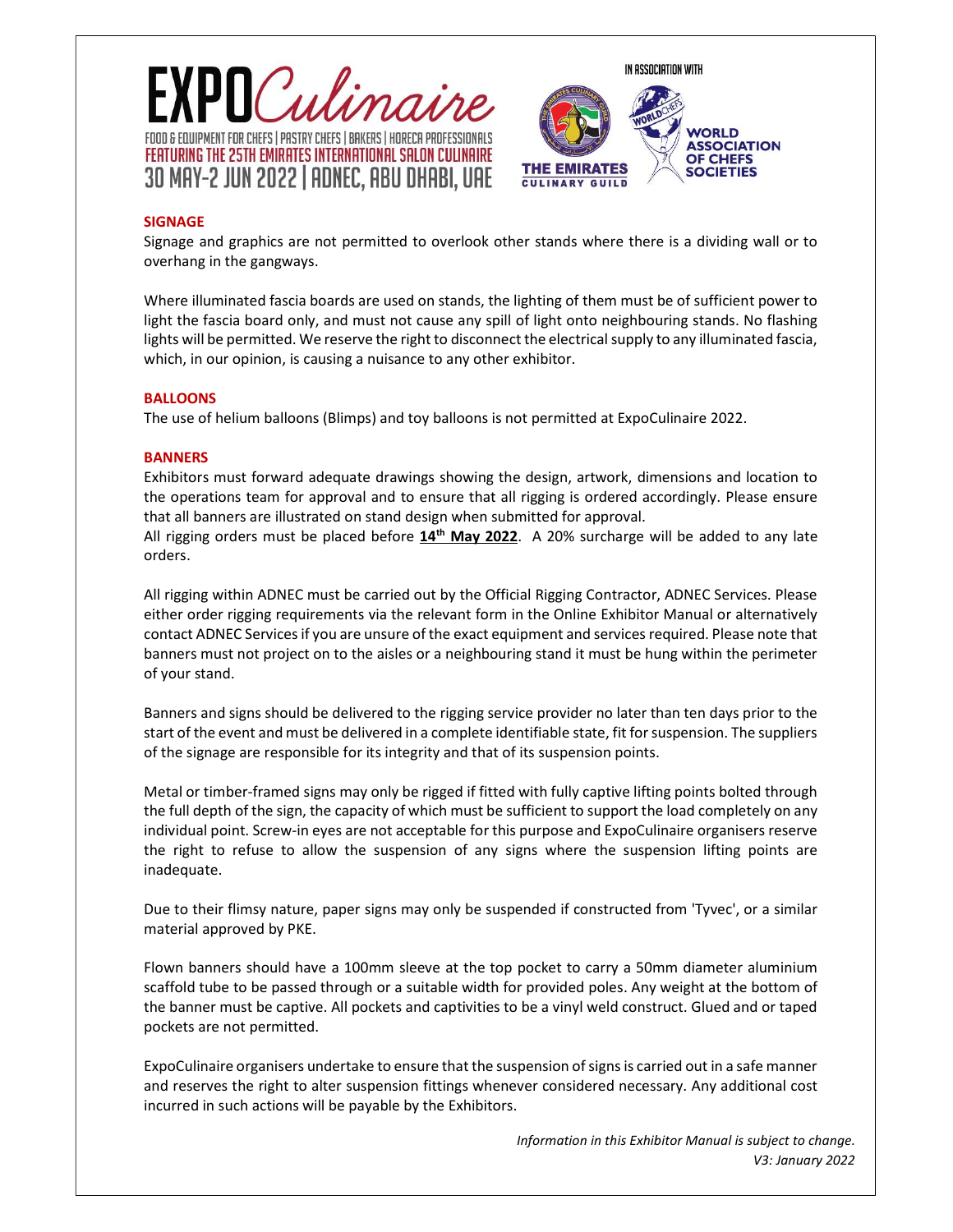



For health and safety reasons, banners will only be de-rigged at the end of the Exhibition period. They must be collected immediately; otherwise they will be disposed of.

## RIGGING AND SUSPENDED ITEMS

Please be aware that all rigging within ADNEC must be carried out by the Official Rigging Contractors, ADNEC Services. It is not possible for exhibitors or their contractors to carry out their own rigging.

Exhibitors wishing to rig banners/hanging signs or lighting above their stands must complete the relevant form. Adequate drawings showing the design, dimensions and location of the suspended item must be attached to this order to ensure that the order is suitable for the item which requires rigging.

Direct support and suspension of structures to the hall roof structure is NOT permitted. All suspended items including lighting rigs and suspended ceilings are permitted provided they do not exceed the permitted load of the venue's roof beams.

All rigging must be an integral part of the stand design and should be confined within the limits of your stand area. Please note that banners and hanging signs must not project on to the aisles or a neighbouring stand and they must be within the perimeter of your stand.

In the interests of Health and Safety, the organisers will require all banners, graphics etc. to be prerigged before the first official day of build. Therefore, please ensure that all banners and trusses are onsite for the Pre-rig day on 27<sup>th</sup> and 28<sup>th</sup> May 2022. It is the responsibility of the individual exhibitor or contractor to ensure that all items for rigging are onsite at this time; we cannot guarantee that it will be possible to rig items arriving after 28<sup>th</sup> May. This is for the safety of the exhibitors and contractors working in the halls during the build-up period.

Rigging orders should be placed with the service provider no later than 14<sup>th</sup> May 2019 prior to the start of the license period (late orders will be subject to a surcharge). The following details should be provided with the order:

- A fully dimensioned, to-scale drawing indicating the orientation of the stand in relation to the building.
- Description and number of items to be rigged.
- Load on each suspension point.
- Preferred suspension height from the floor and hook height (taking into account any bridling which may be required).
- ADNEC Services rigging hours are Saturday to Thursday 08:00 until 17:00. Any request outside these hours is subject to availability and additional cost.

## **STORAGE EXECUTIVE STORAGE AND STORAGE STORAGE AND STORAGE AND STORAGE STORAGE AND STORAGE AND STORAGE STORAGE**

NO excess stock, literature or packing cases may be stored around or behind your stand, due to the materials being a fire risk. There is no facility for you to store unwanted goods such as crates and packing materials onsite, so please ensure you arrange for the removal from site of any items you do not wish to keep on your stand.

If you require storage onsite, you should contact Agility Fairs & Events, who has storage facilities available. If you need a place to store empty cartons, boxes, literature etc. please contact Agility Fairs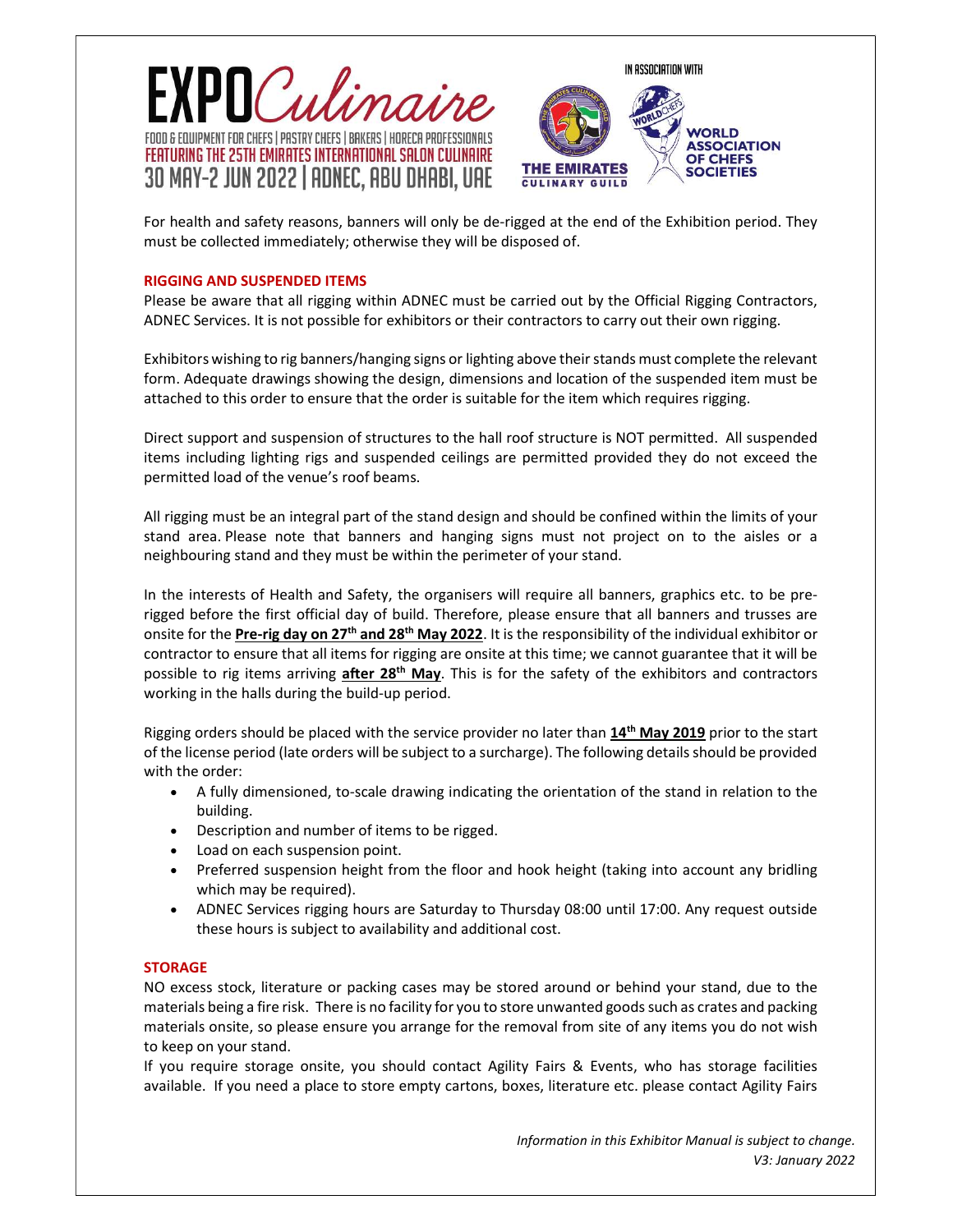



& Events, who will collect these from your stand, store them and deliver them back to you during breakdown.

Alternatively, you need to make the provision to build a store room into your stand design.

# LIFTING AND LOGISTICS

Agility Fairs & Events has been appointed as the official lifting contractors for ExpoCulinaire 2022 and will be the only company authorised to perform lifting and fork lifting in the halls. If you require lifting and fork lifting services, please contact the official contractor.

PLEASE BE AWARE THAT NO PERSON OTHER THAN EMPLOYEES OF THE OFFICIAL LIFTING CONTRACTOR OR VENUE WILL BE PERMITTED TO OPERATE FORKLIFTS OR ACCESS EQUIPMENT AT ExpoCulinaire 2022. FAILURE TO COMPLY WITH THIS RULE WILL RESULT IN REMOVAL FROM SITE.

Exhibitors planning to transport their goods through an international courier are recommended to use the services of the official freight contractor who has special facilities in place for the event.

## SEATED AUDIENCES

Any presentation/demonstration likely to interest groups of 10 or more people must be located towards the centre of the stand and clearly shown on stand drawings, if it causes obstruction within the gangway and/or nuisance to any other exhibitor, we reserve the right to cancel the presentation/demonstration or restrict the frequency.

## WATER SUPPLY

Please be aware that a water supply is only available within the exhibition halls.

## WATER DISPLAYS AND FEATURES

Exhibitors wishing to have water displays or features on their stand must confirm the details in writing to the ExpoCulinaire operations team, so that written approval can be given. Contractors / exhibitors must include full details of any water tank or butts necessary in their written application.

All stands that require running water and waste water removal should apply to ADNEC Services. This service only provides a connection to the stand. Please allow enough clearance when planning height of floor to allow for the diameter of waste pipe. (Waste pipe approx. 2 inch / 50 mm). Raised platform is required.

Water displays that involve water tanks or butts must ensure that the tanks are constructed so they do not leak. The choice of material must be considered to ensure that water cannot leak onto areas of the hall that carry electrical services, such as the utility ducts.

It is the exhibitor's responsibility to ensure that the design is produced by a competent person taking into consideration the technical and Health & Safety aspects.

As a contractor / exhibitor you must make arrangements for adequate water supply. Water displays will not be permitted without written approval from the organisers.

#### WASTE MANAGEMENT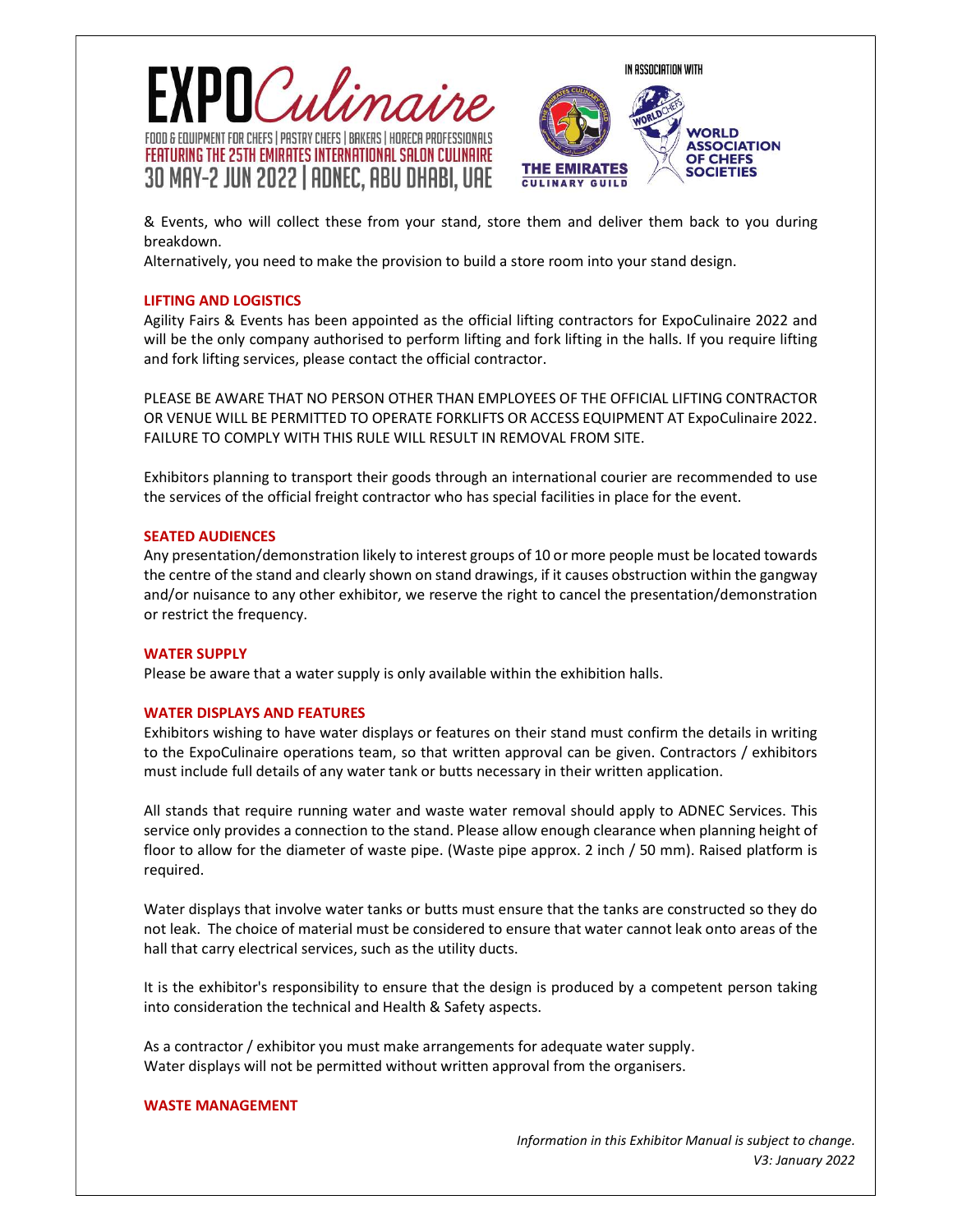



All exhibitors and contractors must ensure that they do not discard sharp objects and must ensure that nails and screws are not left sticking out of waste wood – these must be removed or hammered flat. ExpoCulinaire 2022 organisers are committed to ensuring that the exhibition is as environmentally responsible as possible. Please help us by keeping waste to a minimum, recycling waste where possible and reporting any incidence of fly tipping to the organiser.

In order to comply with the Regulations of the Environmental Agency in Abu Dhabi, waste stand fitting, exhibits, carpeting, paints, sodium lamps, fluorescent tubing and other materials shall not be abandoned in Exhibition Centre or deposited in the Exhibition Centres Skips by organisers, Exhibitors or Contractors. Only Skips issued by ADNEC's appointed waste contactor are allowed in the Exhibition Halls. All unauthorised skips will be removed at the cost of the exhibitor. Skips can be provided on hire with 48 hours' notice.

All waste must be removed from the exhibition halls. Any items of waste or stand fitting left in the halls at the end of the show will be treated as waste and disposed of. Any removal costs will be charged to the exhibitor in question. If you require a skip to dispose of bulk waste, please contact Cleaning Official Contractor.

#### EXHIBITION TIMETABLE

Please refer to the timetable for the build-up and breakdown schedule.

The design of your stand must be such that it can be erected and dismantled within the published build up and breakdown periods.

It is important you contact the operations team if you foresee any problems keeping to this schedule. It is the responsibility of the exhibitor or their appointed contractor to ensure the stand is being built to the correct floor markings. Please check with the organisers' office if you are in any doubt regarding your allotted floor space.

#### EARLY/LATE WORKING

If you have appointed a stand contractor to build your open space stand, you must be assured that the design of the stand is such that it can be built within the specified times as stated in this manual. Early or late working outside the hours of the build-up and breakdown timetable may be permitted but will be chargeable.

Please inform the organisers if you believe you will have any issues keeping to the exhibition build/breakdown schedule.

#### **MAINTENANCE**

Under no circumstances will maintenance work be permitted on stands during the exhibition open hours. If at any time during the exhibition open days you need to carry out maintenance work on your stand after the exhibition has closed please apply to the organisers by 14:00 hrs on the same day for authorisation.

#### WORKING AT HEIGHT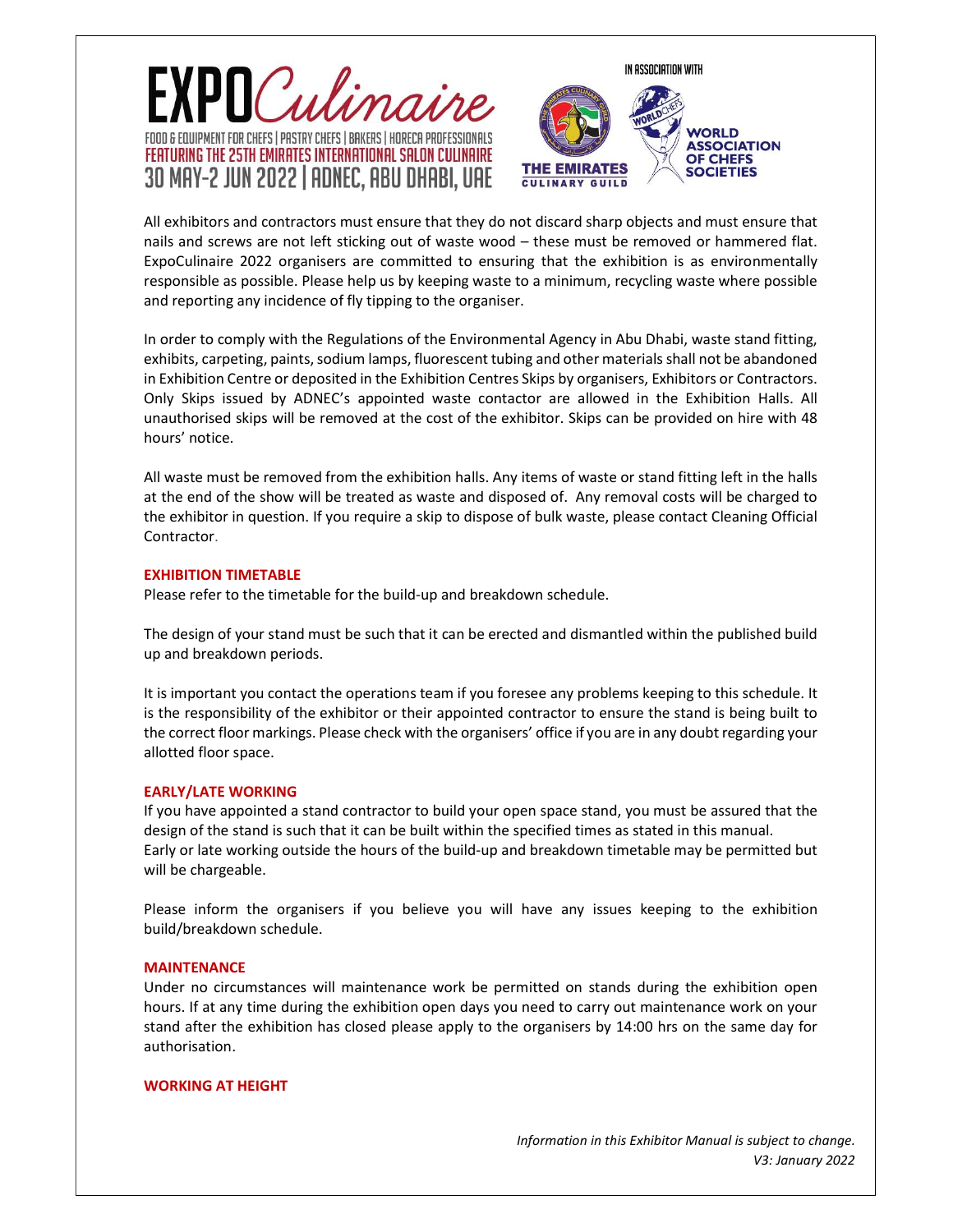



Ground access to areas in the vicinity of any work at height must be controlled to prevent persons walking or working directly beneath the area in question. Ground workers in the vicinity must not work directly underneath and wear suitable head protection (e.g. hard hats)

Ladders must be footed or tied off and used in accordance with construction regulations. The use of domestic ladders and steps is strictly forbidden.

#### WORK EQUIPMENT AND TOOLS

Exhibitors and contractors have a duty to ensure that all tools are fit for purpose and safe to use. All dangerous moving parts such as circular saws must be guarded with controls to prevent unauthorised use.

The use of battery powered tools is strongly encouraged to reduce trailing cables and risk of electrical hazards. Those using mains powered tools must ensure that cables are not trailed across aisles.

#### ORGANISERS' RIGHT TO CHANGE STANDS AND FLOOR PLAN LAYOUT

In the interests of the exhibition as a whole, it may be necessary to remove or alter anything in - or forming part of - any stand. If we feel this action must be taken this would have to be at the expense of the exhibitor concerned. The exhibition floor plan is subject to change at the discretion of the organisers. Please contact the organisers to obtain the latest version of the exhibition floor plan.

#### VENUE AND LOCAL AUTHORITY REGULATIONS

All work must be carried out in compliance with the regulations of the venue.

If an exhibitor causes to be erected a stand which does not conform fully and in all respects to the requirements of the organiser, venue and Abu Dhabi Municipality, the organisers reserve the right to alter, demolish or reconstruct the stand at the exhibitor's expense and to make it conform to the regulations and requirements.

#### INSURANCE REGULATIONS

The exhibitor is totally responsible for obtaining insurance protection for his exhibits, property and personnel against all risks as stated in the Terms and Conditions. Equipment should be insured both in transit and on location at the exhibition for the entire period it is on the exhibition site. Insurance cover should include:

- Personal injury
- Third party claims
- Expenses incurred and/or losses of any kind, including losses resulting from the abandonment or postponement of the exhibition
- Medical expenses and baggage cover
- Value of the stand, including the fittings
- Such insurance must be a minimum of 14,000,000.00Dhs.

## DISABILITY DISCRIMINATION

Where exhibitors have a platform on a stand a reasonable adjustment is to incorporate a ramp into the platform on the stand. If this is not possible then a signed point should be created where disabled people can be served off the platform at ground level. Whatever the content of the stand is needs to be accessible to all. Please note the following when designing your stand: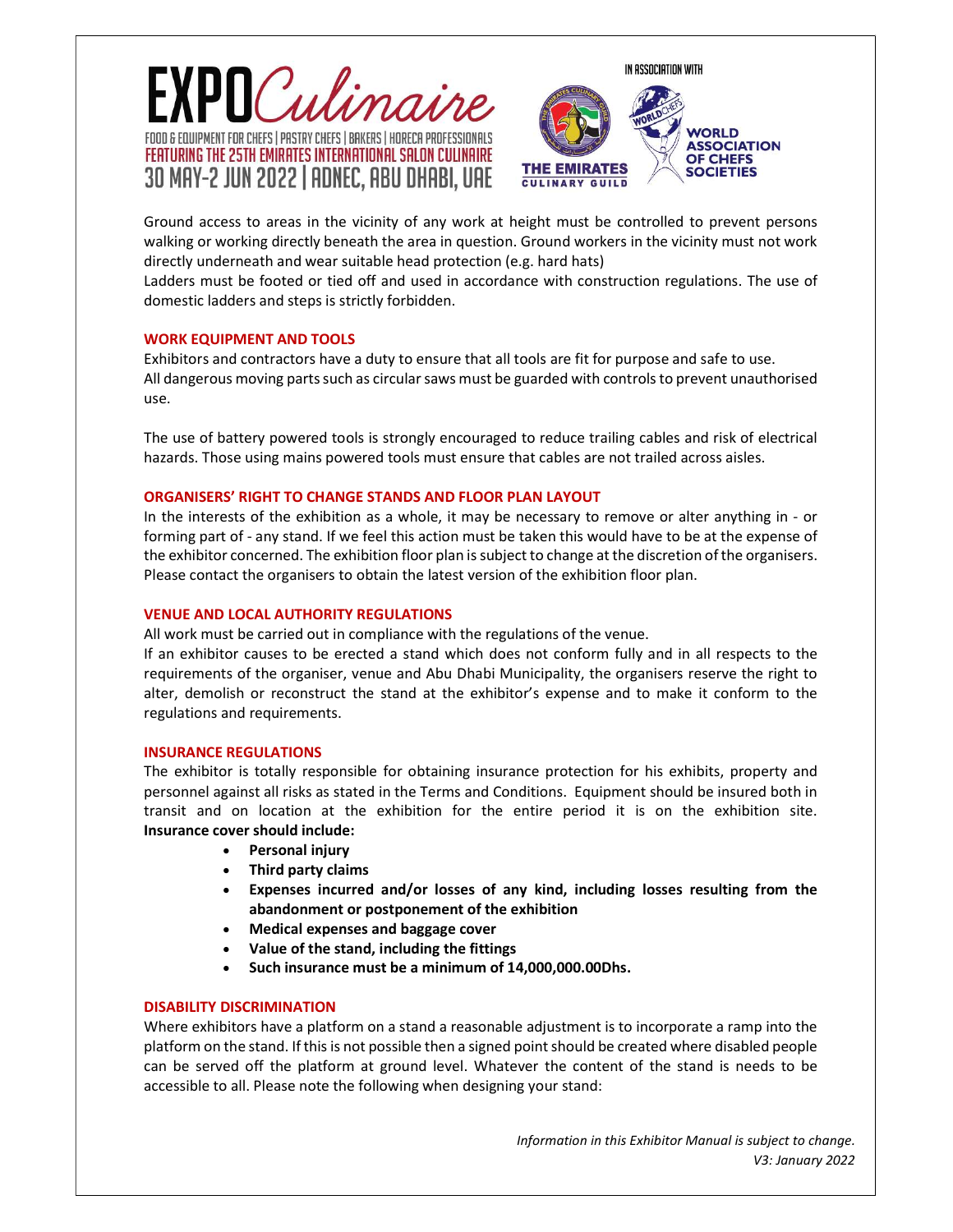





- Ensure that your stand incorporates enough space for wheelchair access 1.2 metres aisle width is deemed sufficient – though only 750mm for an internal door – suggesting that 750mm would be enough.
- The gradient of any ramp should be no greater than 1:12.
- If a stand is a double-decker, then it is probably not practical to offer lifts. Therefore please ensure that any services – such as refreshments can be brought downstairs on a tray for those that need it.
- Serving counters should have a low access point no higher than 760mm or a lap tray should be provided for the convenience of disabled people.

# GLAZING

All glazing must comply with current UK Building Regulations including BS 6206 and BS 6262. Any large areas of clear glazing shall be indicated with warning stripes or dots etc.

Overhead glazing shall be of wired glass, laminated glass or be otherwise adequately protected from shattering. Glazing shall not be permitted to the perimeter of stands adjacent to public gangways.

# VENUE REGULATIONS

1. IMMIGRATION & LABOUR LAW NOTICE (UAE Government)

As per UAE Law, it is responsibility of the exhibitor/contactor to ensure that all personnel working onsite, during build-up / show days and breakdown carry their relevant documentation, as proof of position in your company.

UAE Labour Law prohibits the hiring or contracting of any illegal labour. Violation of this law may result in a jail sentence or fined up to 50,000 dirhams per person.

- The UAE Immigration Control Department make regular unannounced inspections at ADNEC.
- ADNEC Security are responsible for the access control to the building.
- ADNEC's Surveillance Team was created as a safety net in an attempt to prevent any such spot checks finding illegal workers on the premises. ADNEC's main aim is for you and your exhibitors to have a smooth and successful Build Up, Open Period and Break Down.
- The UAE government is phasing out Labour cards, effective from 2015. Therefore, ALL labourers must be able to produce their Emirates ID card together with a photocopy of their UAE visa showing their sponsor name.
- Only a valid Emirates ID card together with a copy of the visa will permit access into ADNEC.





- Any other cards will NOT permit access (driving license, medical card, etc.).
- International guests will be required to supply a copy of their temporary visa.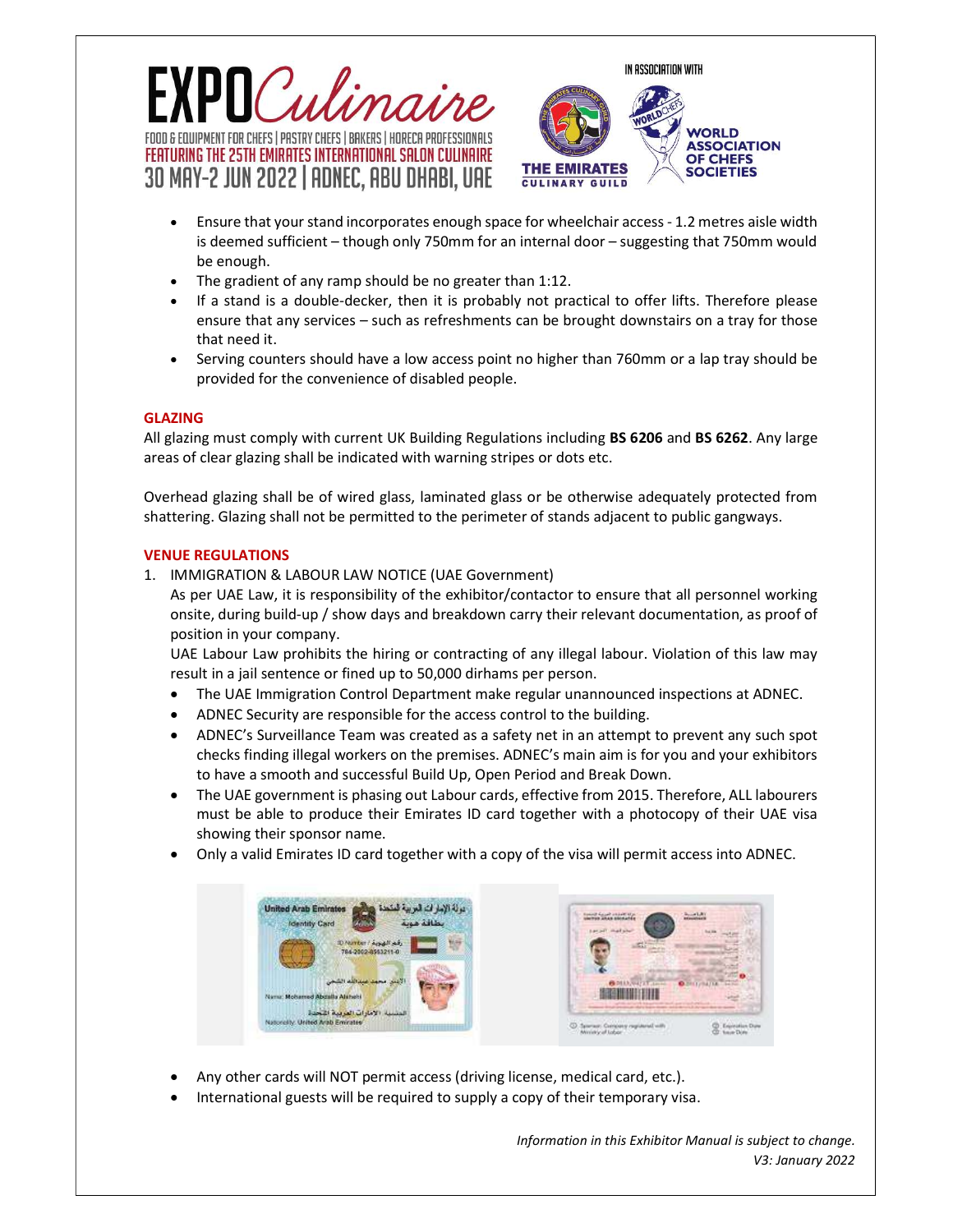



# **SAFETY**

ADNEC requires all operators working on access equipment to wear head protection and harnesses and to be attached to the equipment by means of a safety harness. All equipment must be visibly marked with the name of the company using it. N.B. contractors will not be allowed access into the halls without proper footwear. No slippers / sandals are permitted during build-up & breakdown. MANDATORY PERSONAL PROTECTIVE EQUIPMENT REQUIREMENTS

#### MANDATORY FOOT PROTECTION

It is now mandatory to wear SAFETY Footwear (Safety shoes with toe and puncture protection) to work in the halls and loading bays during build up and break down periods. Below are the samples for reference purpose only.





Safety Sandals (UAE Nationals / Ladies  $\vert \vert$  Normal Safety Shoes with Toe and Puncture protection

## Mandatory Head Protection (Hard Hat)

It is mandatory to wear a hard-hat if you are working on or around any double decker stands, scaffolding, or any structure where there is a risk of falling objects or head injury.

Mandatory High Visibility Clothing (High Visibility Vest)

It is now a mandatory requirement to wear high visibility jackets/vests (any color) in the halls during build-up and breakdown, and at ALL TIMES in the loading bays or areas where there is movement of vehicles.

Please be aware that High Visibility Vests are available in the Grocery store "Baqala" located inside the venue.

Mandatory ramp and safety signage for slip and trip hazard areas

Where ever there are trailing cables in gangways during any period open to the public, it is a mandatory requirement that safety ramps are provided in a DISTINCTIVE/HIGH VISABILITY color, supported by hazard tape and safety caution signage. (Please see example below)



In the case of a security emergency or if you see anything suspicious, call the venue emergency number. Co-operate fully with any instructions you may be given E: security@adnec.ae T: +971 (0) 2 406 4444

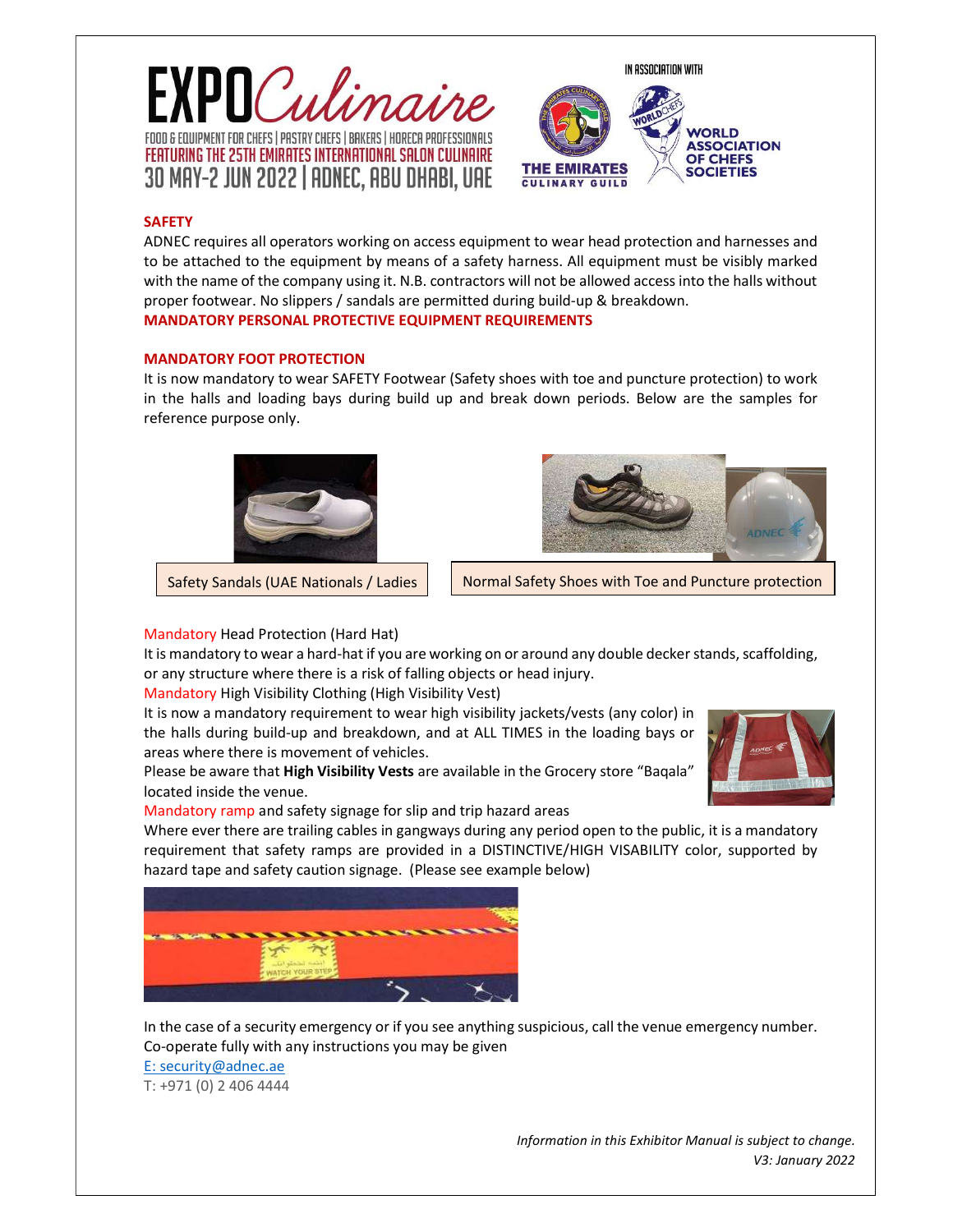



PLEASE NOTE: THE EXHIBITION BUILD UP TIMES WILL OPERATE BETWEEN THE HOURS OF 08.00 AND 22.00 ONLY. PLEASE CONTACT operations@purple-kitchen.com.

IF YOU WISH TO WORK BEYOND THIS TIME FRAME. DURING BUILD UP AND SHOW DAYS, IF ADDITIONAL WORKING HOURS ARE REQUIRED OUTSIDE THE HOURS, PLEASE ADVISE THE ORGANISERS BEFORE 3PM. CHARGES WILL APPLY, PLEASE VISIT THE ORGANIZER OFFICE FOR CONFIRMATION.

## ADNEC HALL SPECIFICATIONS

| Hall Height            | 10 m            | Structure                | Concrete + Steel Frame |
|------------------------|-----------------|--------------------------|------------------------|
| Floor Load             | $1,000$ kg /Sqm | Lighting                 | Spot Lights            |
| <b>Floor Finishing</b> | Reinforced      | Air Conditioning Central |                        |
|                        |                 |                          |                        |

Important: Any Space-Only stands exceeding 4m in height must submit structural calculations for stand approval.

IMPORTANT: All stands, equipment, merchandise and waste (stickers, carpet, etc.) absolutely must be removed before end of dismantling.

Once the fitting deadlines have passed, the organiser may, at the cost and liability of the exhibitor, take any measures deemed useful to dispose of the remaining equipment and waste on the pitch, as well as the destruction of structures and decoration of any kind that have not been dismantled.

## RECOMMENDATION:

If you outsource decorator services, be sure that your quote includes fitting, dismantling and waste removal, and add them if they are not featured on the quote.

## ADDITIONAL SERVICES

ExpoCulinaire provides full range of services to improve the organization of your stand and to optimize your presence at the fair. Details can be found in the Order Forms.

Additional Services to be ordered before stand is fitted.

- Additional fittings (carpet, flooring, partitions, lighting)
- Refrigeration
- Flowers & plants
- Audio Visual, etc.

Please contact the suppliers (see list of partners) to book your orders. Be sure to order in advance as stock is limited once fitting has begun.

## **DISMANTLING**

- We recommend you to inform your forwarding agents; freight carriers and contractors that goods removal shall be completed at the dates and times specified in the schedule.
- All accounts due to the organiser and official contractors must be settled prior to dismantling.
- No access to halls for contractors or other staff assisting in the breakdown of stands is allowed until the hall is clear of visitors.
- There is limited access to the rear of the halls, so vehicles will NOT be allowed into the Loading Bays until the show has officially closed. All vehicles MUST be parked away from the loading bays and called when access is available.
- Vehicles may not enter the vicinity of the back of the halls unless directed by the traffic marshals.